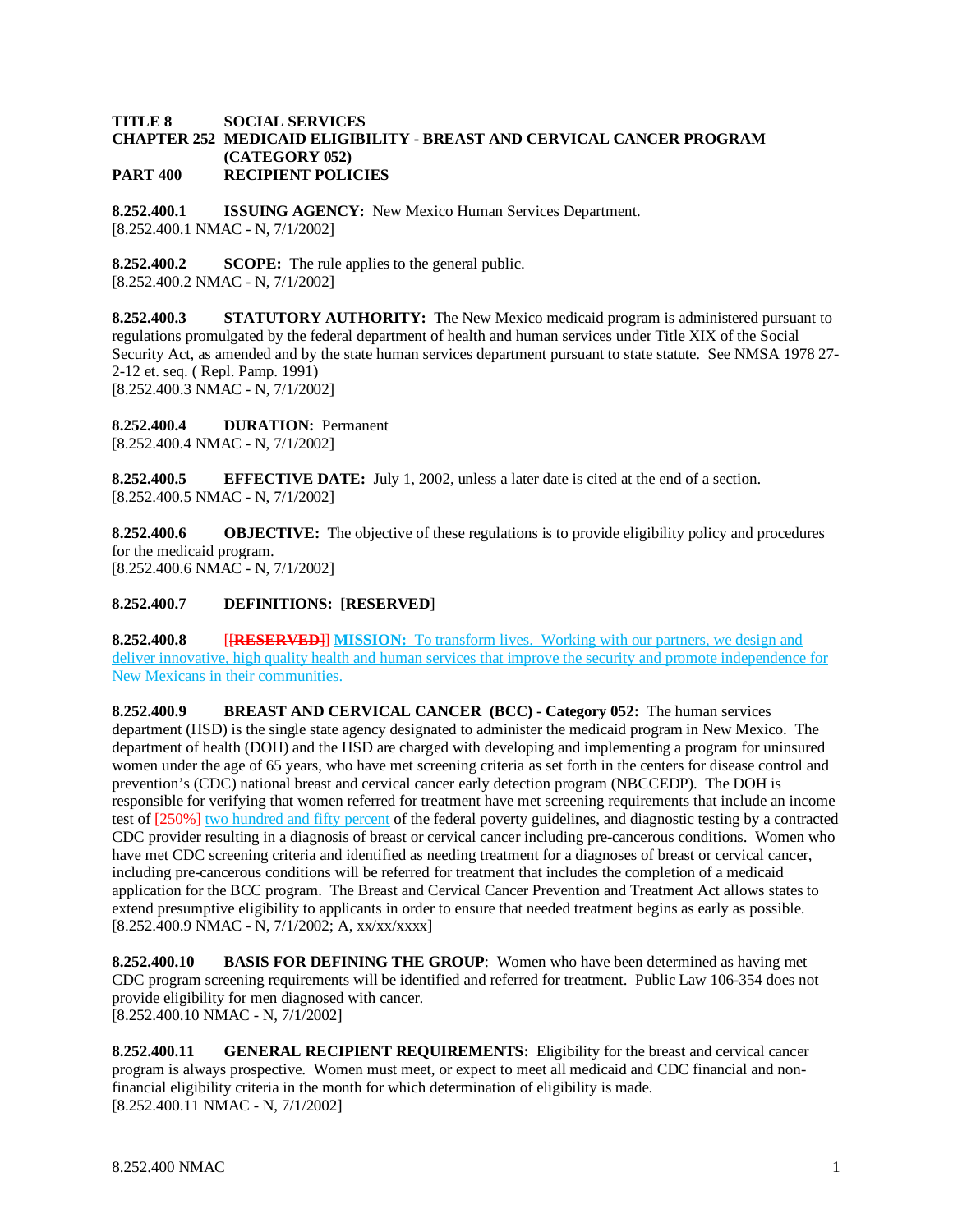**8.252.400.12 ENUMERATION:** A woman must furnish her social security account number. Medicaid eligibility is denied or terminated for a woman who fails to furnish her social security number. If a woman does not have, a valid social security number, she must apply for one as a condition of medicaid eligibility. Presentation of the application for a social security number, or proof that an application has been made at a social security administration office, meets this requirement. A woman must provide her social security account number upon receipt of the number from SSA but no later than her next recertification. [8.252.400.12 NMAC - N, 7/1/2002]

**8.252.400.13 CITIZENSHIP:** Refer to medical assistance program manual Section MAD 412, 412.1, and 412.2 (Section 11 of 8.200.410 NMAC). Women who do not meet citizenship eligibility criteria may be eligible to receive coverage for emergency services under the emergency medical services for undocumented [aliens (EMSA)] non-citizens (EMSNC) program.

[8.252.400.13 NMAC - N, 7/1/2002; A, xx/xx/xxxx]

**8.252.400.14 RESIDENCE:** To be eligible for medicaid, a woman must be physically present in New Mexico on the date of application or final determination of eligibility, and must have intent to remain in the state.

**A. Establishing residence:** Residence in New Mexico is established by living in the state and carrying out the types of activities normally indicating residency, such as occupying a home, enrolling child (ren) in school, getting a state driver's license, or renting a post office box. A woman who is homeless is considered to have met the residence requirements if she intends to remain in the state.

**B. Recipients receiving benefits out-of-state:** A women who receives medical assistance in another state is considered a resident of that state until the income support division (ISD) staff receives verification from the other state agency indicating that it has been notified by the woman of the abandonment of residence in that state.

**C. Abandonment:** Residence is not abandoned by temporary absences. Temporary absences occur when a woman leaves New Mexico for specific purposes with time-limited goals. Residence is considered abandoned when any of the following occurs:

- **(1)** a woman leaves New Mexico and indicates that she intends to establish residence in another state;
	- (2) a woman leaves New Mexico for no specific purpose with no clear intention of returning;<br>(3) a woman leaves New Mexico and applies for financial, food or medical assistance in

**(3)** a woman leaves New Mexico and applies for financial, food or medical assistance in

another state. [8.252.400.14 NMAC - N, 7/1/2002]

**8.252.400.15 NON-CONCURRENT RECEIPT OF ASSISTANCE:** A woman may not be receiving assistance in another medicaid category. [8.252.400.15 NMAC - N, 7/1/2002]

**8.252.400.16 SPECIAL RECIPIENT REQUIREMENTS:** A woman must have been screened and diagnosed with breast or cervical cancer or a pre-cancerous condition by a provider of the centers for disease control and prevention's (CDC) national breast and cervical cancer early detection program and be in need of treatment. Women identified as in need of treatment, will be given an application that includes the DOH's CDC contracted provider referral for treatment form. The DOH is responsible for verifying the referring physician is a contracted CDC provider.

[8.252.400.16 NMAC - N, 7/1/2002]

**8.252.400.17 AGE:** To be eligible for this category, a woman must be under 65 years of age. Medicaid eligibility ends the last day of the month a woman turns 65 years of age. [8.252.400.17 NMAC - N, 7/1/2002]

# **8.252.400.18 THIRD PARTY LIABILITY:** A woman must be uninsured.

**A.** A woman is considered uninsured when her health insurance policy has lifetime limits and she has exhausted those limits or, she is denied coverage due to a pre-existing condition.

**B.** Women with high deductibles, or limits on coverage, such as the limit of doctor visits or drug coverage that have not been exhausted are considered insured.

**C.** There is no penalty for dropping insurance.